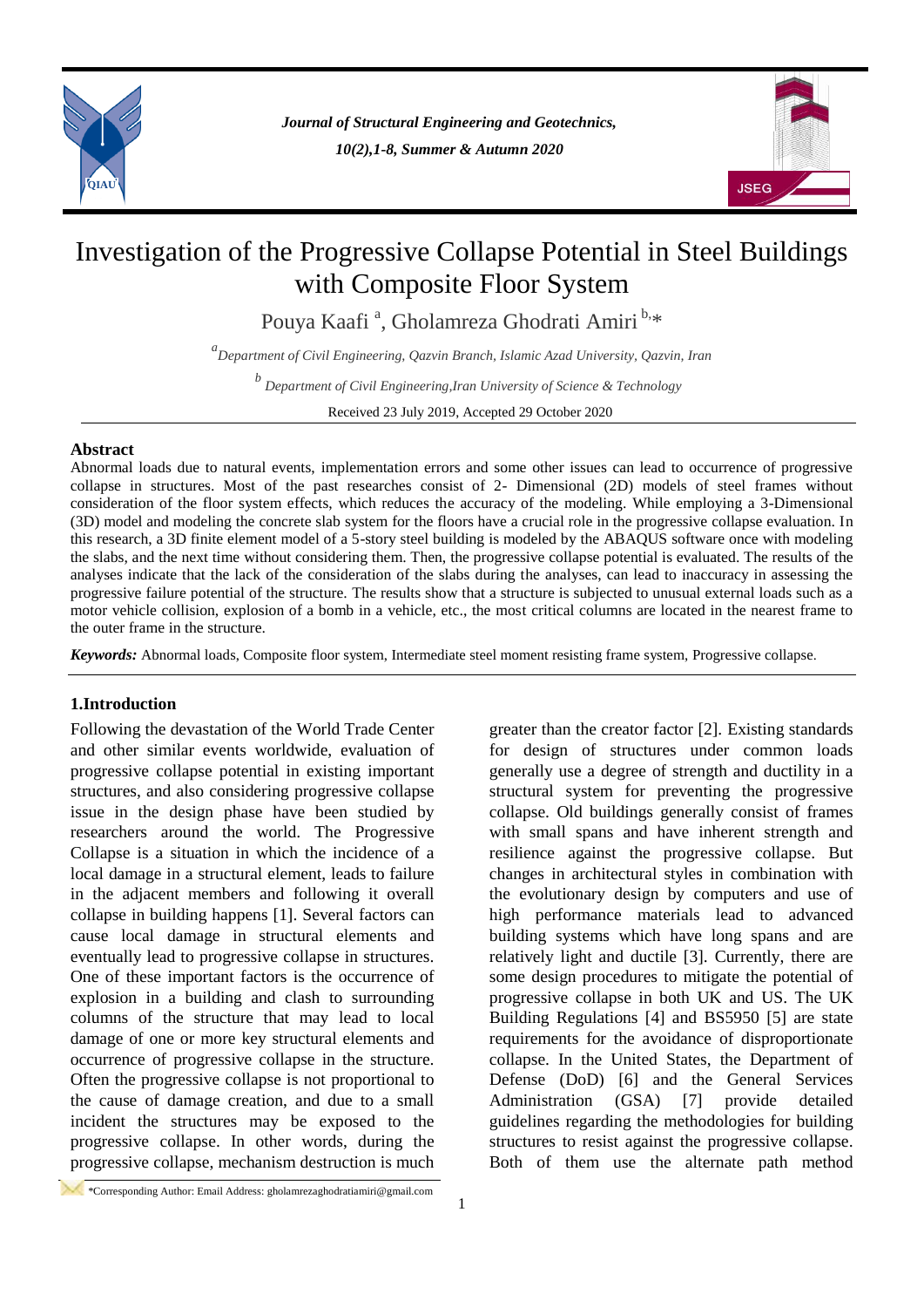(APM).The methodology is generally applied in the context of a 'removal column' scenario to assess the progressive collapse potential and checks this issue that if a building can successfully absorb loss of a critical member or not. FEMA 403 [8] and NIST 2005 [9] also provide some general design recommendations that according them, when the structural damage occurs, if steel-framed structural systems have enough redundancy and resilience, to provide alternative load paths and additional capacity for redistribution of gravity loads. There are four procedures for alternate path method: linear static (LS), linear dynamic (LD), nonlinear static (NS), and nonlinear dynamic (ND) methods.

So far, some analytical studies have been performed on the behavior of buildings against the progressive collapse. Kaewkulchai and Williamson [11] proposed a beam element formulation and solution procedure for dynamic analysis of progressive collapse, which provide guidance for further study on simulation of progressive collapse. Powell [12] reviewed the principles of progressive collapse analysis for the alternate path method. Khandelwal et al. [13] studied the progressive collapse resistance of steel braced frames, designed under seismic loads, and performed a validation for 2D models. The simulation results show that the eccentrically braced frame is less vulnerable against the progressive collapse than the special concentrically braced frame. Kim et al. [14] studied the progressive collapse-resisting capacity of steel moment frames using the alternate path methods recommended in the GSA and DOD guidelines. It was observed that the nonlinear dynamic analysis provides larger structural responses and more variable results. However the linear procedure provides a more conservative decision for progressive collapse potential of structural models. Using the commercial program SAP2000, Tsai et al. [15] conducted the progressive collapse analysis by using the linear static analysis procedure recommended by the US General Service Administration, GSA. Liu [16] investigated the methods of progressive collapse prevention by strengthening the beam-to-column connections. Shi et al. [17] proposed a new method for progressive collapse analysis of RC frames under blast loading. Rather than using sudden column removal methods, they directly applied the blast load on the structure. Mohamed et al. [18] used the direct element removal method to model the progressive

collapse in reinforced concrete buildings. They presented a new analytical formulation of an element removal algorithm based on dynamic equilibrium and the resulting transient change in kinematics of the system.

As mentioned above, most of the past researches consist of 2D models of steel frame structures without considering the floor system effects, which leads to the inaccuracy of the model. Recent studies by the author and other researchers found the importance of considering 3D model effects and showed that the concrete slab system for floors has a crucial role in the progressive collapse evaluation. To solve the problem of neglecting the floor system in 2D models, Fu [20] proposed a 3D finite element model created using ABAQUS [19] to investigate the progressive collapse of high-rise buildings in different column removal scenarios. Fu then extended his study of progressive collapse to the multi-story buildings with concentric bracing and found that, with normal column spacing, the beams may still be in the elastic stage after the removal of one column if they are designed with the current design codes [21]. He showed that plasticity is normally observed in more than two column removal scenarios. As the plasticity is very important in absorbing the energy caused by the columns removal, so, in this paper, two column removal scenarios are studied in detail and the plasticity developed in the steel member and the response of the slabs are studied in detail.

Therefore, in this study, 3D finite element models of a 5-story steel building According to Figure 1, with consideration of the slab and without considering it, were simulated using the ABAQUS software [19] and their progressive collapse potential was evaluated.

# **2.Three-dimensional Finite Element Model**

# **2.1.Description of building specifications**

The considered model is a 5-stroy steel building with the typical story plan shown in Figure 1.The story heights are equal to 3.20 m. The floor system is a full shear interaction metal deck with a slab thickness of 150 mm; the shear studs are evenly distributed along the steel beams. The steel rebar used in the rebar mesh for the slabs is A252. Lateral force resisting system of the building in both x and y directions is the intermediate steel moment resisting frame. The connections between beams and columns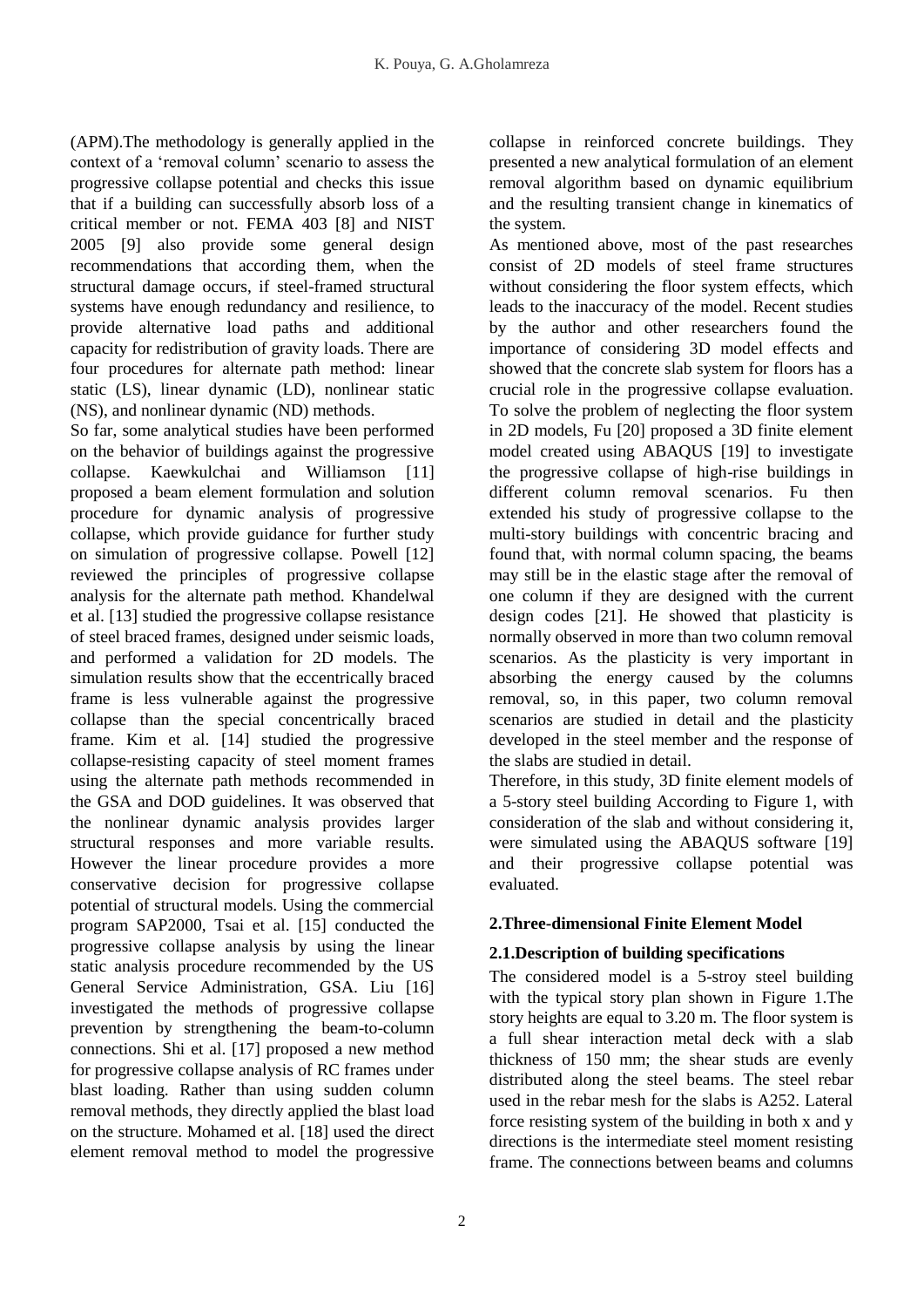are rigid and are made of the ST37 steel, which its yield stress is 2400  $\frac{ky}{cm^2}$  and its ultimate stress is 3700  $\frac{kg}{cm^2}$ . The conventional design of the structure was carried out according to the tenth topic of the Iranian Building National Regulations [22] by using the ETABS software [23]. Dead, live and earthquake loads were calculated based on the Sixth topic of the Iranian Building National Regulations [24]. The structural design of the building was done in a few steps, on one side, the selection of near-optimal levels (in terms of stresses and lateral displacements of the structure), and on the other hand design of components to a have simple and uniform arrangement. In the future in order to study the progressive collapse of structures, the effect of each of the various members on the general behavior of the structure can be analyzed in an appropriate and comprehensible manner. The results of structural design are presented in Table 1.



Fig. 1. The plan of the case study building

Table1

| The Results Of Five-Story Steel Building Design |  |  |
|-------------------------------------------------|--|--|
|-------------------------------------------------|--|--|

| <b>Story</b>  | Column                    | Main Beam | Composite<br>Beam |
|---------------|---------------------------|-----------|-------------------|
| base          | Box $40\times40\times1.6$ | 2IPE 300  | <b>IPE 300</b>    |
|               | Box $40\times40\times1.6$ | 2IPE 300  | <b>IPE 300</b>    |
| 2             | Box $30\times30\times1.6$ | 2IPE 270  | 2 IPE 180         |
| $\mathcal{R}$ | Box $30\times30\times1.6$ | 2IPE 270  | 2 IPE 180         |
|               | Box $30\times30\times1.6$ | 2IPE 270  | 2 IPE 180         |
|               | Box $30\times30\times1.6$ | 2IPE 270  | 2 IPE 180         |

## **2.2.Finite element modeling- material properties**

In this study two types of materials (i.e., steel and concrete) were employed for finite element modeling. The properties of the materials and elements used for modeling are described in this section.

Steel:According to UFC4-023-03 regulations [6], because the yield strength of steel is approximately 25% greater than the characteristic strength, the Strength Increase Factor (SIF) was used. Also, in accordance with the regulations the coefficient of the Ultimate stress of steel is equal to 1.05 [25]. The stress-strain curve of the steel material considered for modeling is shown in Figure 2 schematically.



Fig. 2. The diagram of strength increase factor [26]

Reinforced Concrete:Reinforced concrete is one of the complex materials in the finite element modeling. The correct definition of reinforced concrete in finite element modeling for the elastic and plastic parts of the compressive and tensile behavior can have a decisive role in the responses and outputs. In the ABAQUS software [19], for considering the concrete failure, three models can be applied. In this study the plasticity damage model was used for modeling the inelastic behavior of concrete [19]. The mechanical properties of the materials used in the finite element modeling are presented in Tables 2- 4.

| Table |  |
|-------|--|
|-------|--|

Mechanical Properties Of The Rebar In The Elastic Range

| Modulus of Elasticity (E) | $2625 \times 10^6$ (Pa) |
|---------------------------|-------------------------|
| Poisson's Ratio $(\mu)$   | 0.3                     |
| Density $(\vartheta)$     | 7850 kg/m <sup>3</sup>  |

Table3

Mechanical Properties Of Bar In Plastic Range

| Yield Stress (MPa) | <b>Plastic Strain</b> |
|--------------------|-----------------------|
| 280                |                       |
| 370                | 0.09                  |

## Table 4

Mechanical Properties Of Concrete In Elastic Range

| Modulus of Elasticity(E) | $24757\times10^{6}$ (Pa) |
|--------------------------|--------------------------|
| Poisson's Ratio( $\mu$ ) | 0.2                      |
| Density( $\vartheta$ )   | $2400 \text{ kg/m}^3$    |

All of the beams and columns are modeled by using the beam elements. The slabs are modeled by using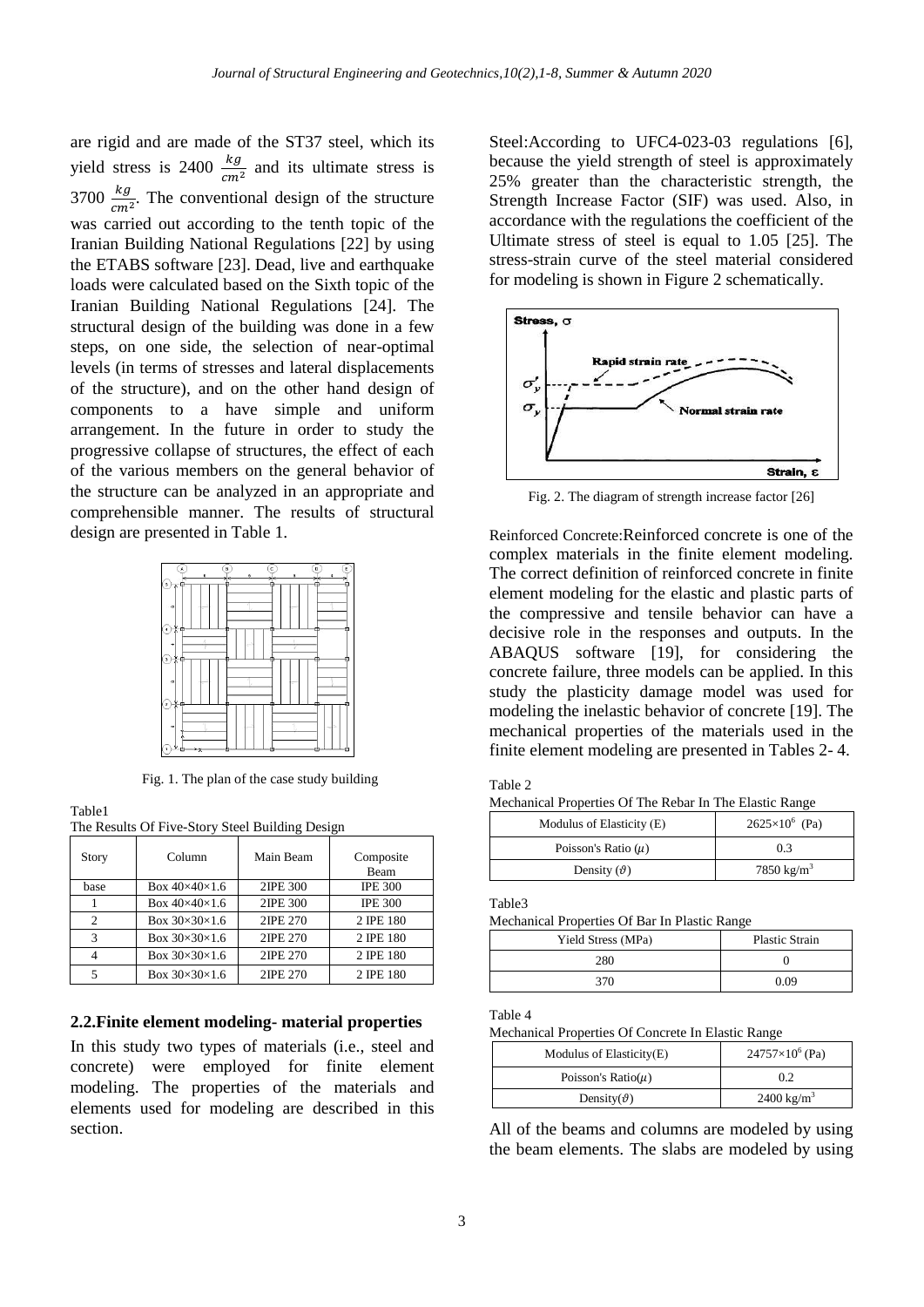the four node shell element. The reinforcement was imbedded in each shell element by using the rebar element as smeared layers. The beam and shell elements were coupled together using the rigid beam constraint equations to give the composite action between the beam elements and the concrete slab. The model also incorporates the nonlinear characteristics for the materials. The behavior of steel beams and columns was modeled using an elastic–plastic material model in the ABAQUS [19]. All columns in the base are fixed; also the mesh size of the model was good enough to ensure that the applied forces are measured precisely. The beam-tocolumn connections were assumed to be fully fixed. The continuity across the connector by the presence of a composite slab in all above parts of the connection is established. The 3D finite element model of the building is presented in Figure 3.



Fig. 3. 3D finite element model of the building

The assessment of progressive collapse potential was done by considering the alternative load path method. The general idea of this method is that the structure should be designed so that if the normal pathways of charge transfer are removed or damaged the other charge transfer alternative routes exist. Thus, the structures are designed for removing of columns or walls. Therefore, in this study the progressive collapse potential of the structural model was evaluated during 3 cases of column removal. The column removal scenarios are presented in Table 5.

#### Table 5

Column Removal Scenarios

| Case | Column Location           |  |
|------|---------------------------|--|
|      | Without Removal           |  |
|      | E1 (Ground Floor)         |  |
|      | $D1 \& E1$ (Ground Floor) |  |

#### **-Loading**

The definition of loads and boundary conditions, and applying them in finite element method is very important because the structural behavior can vary with the variation of the loading and boundary conditions. The applied loads on the structure consisted of the weight of structural components (i.e., beams, columns), and dead and live loads exerted on the floors. These loads are presented in Table 6.

## Table 6

Values Of The Applied Dead And Live Loads

| Location | Dead Load $(Kg/m2)$ | Live Load $(Kg/m^2)$ |
|----------|---------------------|----------------------|
| story    | 335                 | 200                  |
| Roof     | 310                 | 150                  |

The load combination used in the nonlinear dynamic analysis for all of the cases considered in accordance with UFC guideline [6] is:

$$
1.2D + 0.5L + 0.2W \tag{0}
$$

Guidelines do not recommend using the dynamic amplification factor for dynamic analysis. To carry out the dynamic analysis, the axial force acting on a column is computed before it is removed. Then, the column is replaced by point loads equivalent of its member forces as shown in Figure 4 and damping ratio was assumed to be 5% of the critical damping, which is usually adopted for analysis of structures undergoing large deformations. The progressive collapse analyses were carried out by removing a column in various locations in accordance with the UFC guideline [27].



Fig. 4. Dynamic procedure [27]

#### **3. Evaluation of Structural Response**

The building response to the sudden removal of column was evaluated using the nonlinear dynamic analysis of a 3D finite element models. After modeling and analysis, the results in the form of axial force, bending moment diagrams and displacement values for each of the models were presented separately.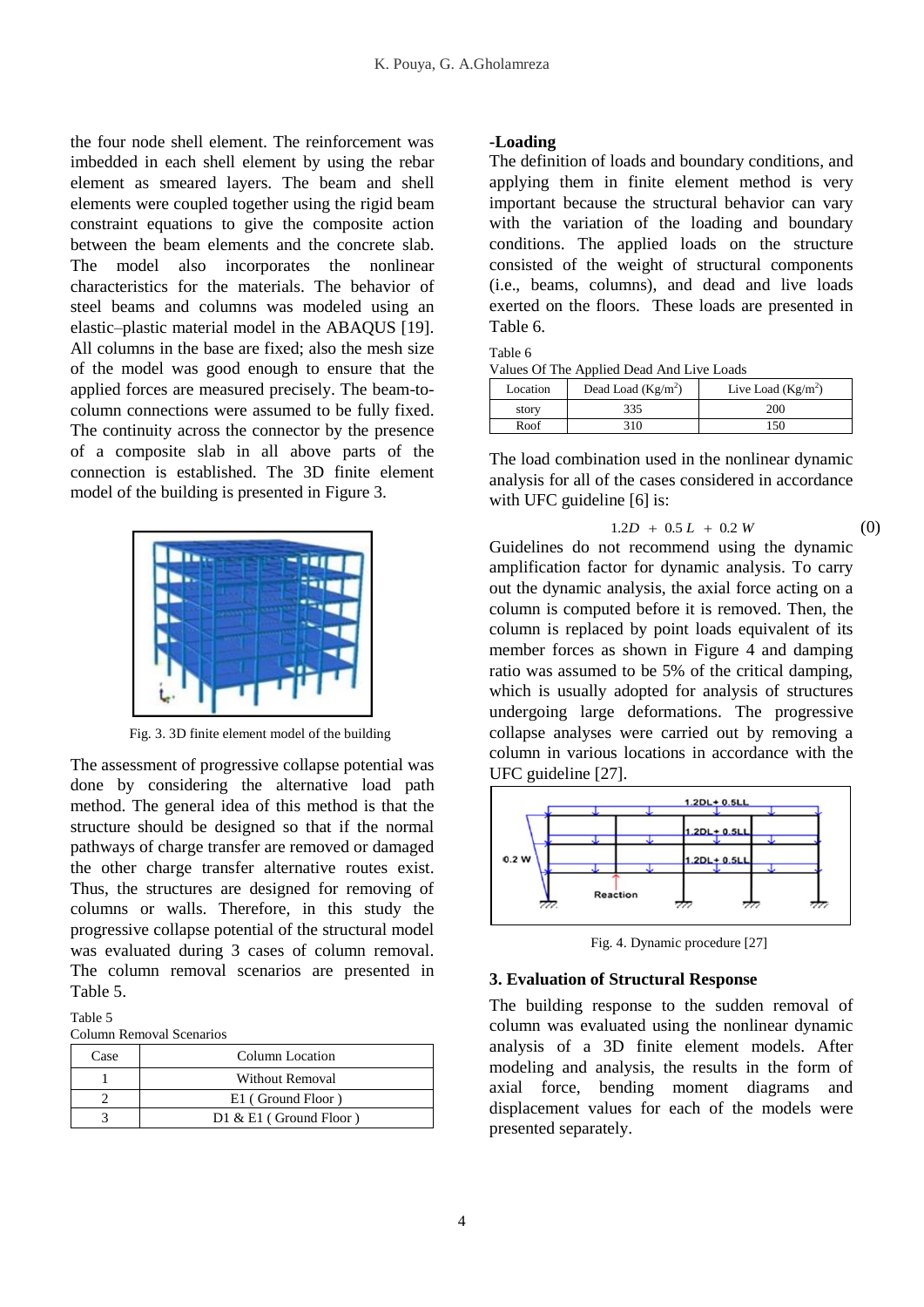## **3.1. Results of the first case**

The displacement of the structure in the vertical direction (U3), axial force, and bending moment diagrams in the first case of column removal scenarios are presented in Figures 5–7, respectively. As shown in Figure 5, in case 1, the building was analyzed before removing the columns. This figure shows that the maximum displacement of the structure is equal to 10.85 centimeters. Figure 6 shows that column C2.

undergoes the maximum axial force, and Figure 7 shows that the maximum moment occurs in column D<sub>1</sub>



Fig. 5. Displacement of structure in the vertical direction (U3) in the first case



Fig. 6. Axial force of the column in the first case



Fig.7. Moment of column D1 in the first case

## **3.2.Results of the second case**

The displacement of the structure in the vertical direction (U3), axial force and bending moment diagrams in the second case of column removal scenarios are presented in Figures  $8-10$ , respectively. Figure 8 shows the case 2, which column E1 at ground floor was removed. It can be seen that, the maximum displacement of the structure is equal to 10.89 centimeters. Figure 9 shows that node C2 reached a peak axial force of 2800 KN, and then continued to vibrate . When the first column was removed, the redistribution of major moments in the adjacent columns was observed. In Figure 10, it can be seen that, the moment at column C1 reached a peak value after the removal of column E1.



Fig. 8. Displacement of structure in the vertical direction (U3) in the



Fig. 9. Axial force of the column in the second case



Fig. 10. Moment of the column in the second case

## **3.3. Results of the third case**

The displacement of the structure in the vertical direction (U3), axial force and bending moment diagrams in the third case of column removal scenarios are presented in Figures  $11-13$ , respectively. As shown in Figure 11, in case 3, columns E1 and D1 at ground floor were removed, and it is shown that the maximum displacement of the structure is equal to 64.52 centimeters.

Figure 12 shows that node D2 reached a peak axial force of 3300 KN, and then continued to vibrate. When the first column was removed, a redistribution of major moments in the adjacent columns was observed. As shown in Figure 13, it can be seen that, the moment at column D2 reached a peak value after the removal of columns E1 and D1.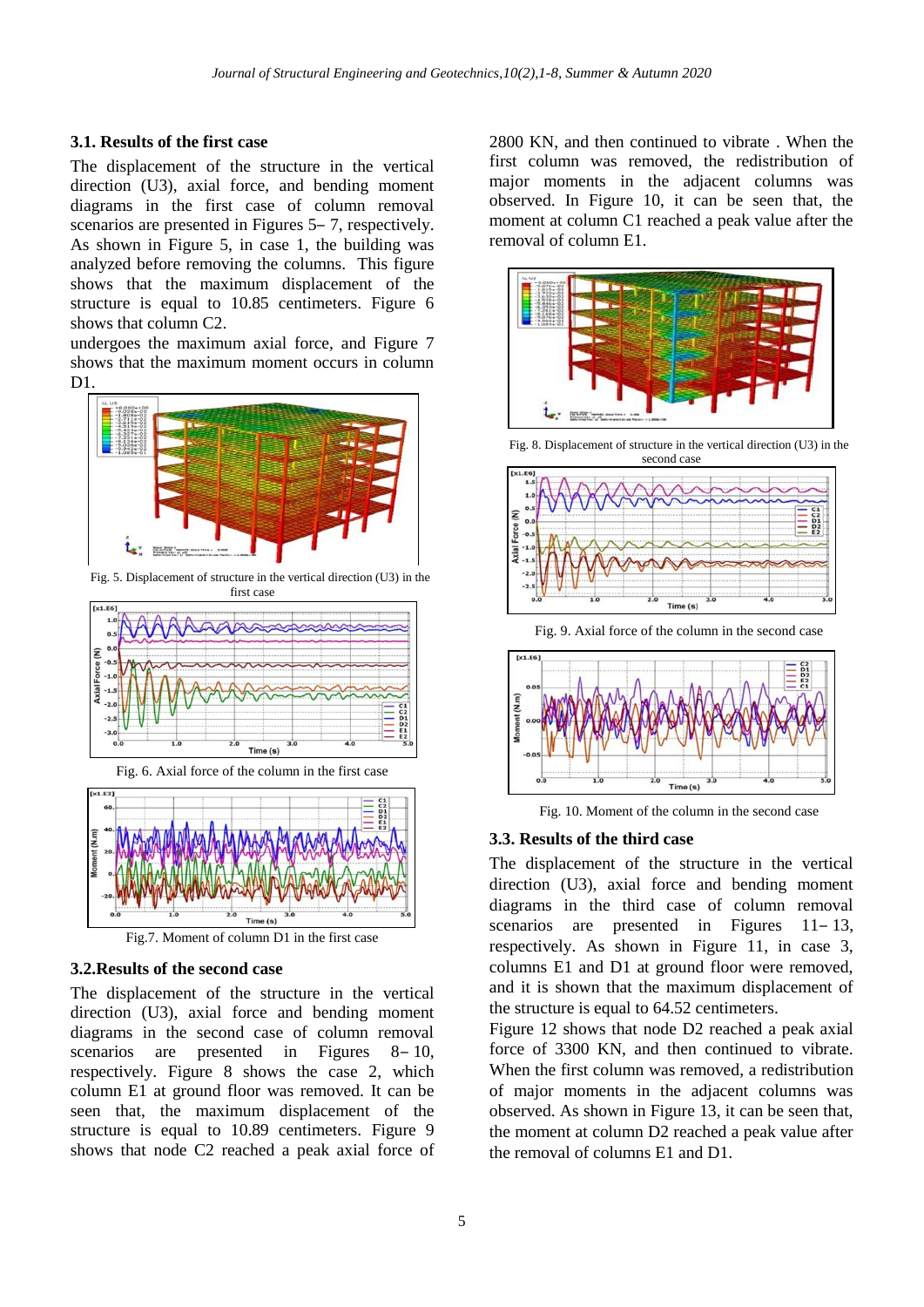

Fig. 11. Displacement of the structure in the vertical direction (U3) in the third case



Fig. 12. Axial force of the column in the third case



Fig. 13. Moment of the column in the third case

## **4.The Evaluation Results**

## **4.1. The axial force criteria**

According to Figure 14, in the 5-story building it can be seen that in the second case of column removal scenarios, when column E1 was removed, the greatest force was created in column C2, and when columns E1 and D1 were removed, more axial force was applied to column D2. For this reason, it can be concluded that the critical columns are those located in the nearest axis to the perimeter axis.



Fig. 14. The percent of change in axial force

## **4.2. The resistance criteria**

One of the admission criteria in the alternative path method is the DCR criteria that is the ratio of demand to capacity. According to UFC 4-023-03 guideline, if the DCR ratio is larger than the 2, the member is damaged severely and will collapse, so by removing it from the model, the level of damage should be compared with the permissible values. The DCR values for the critical beams of the studied models were calculated and are shown in Figure 15. It can be seen that the DCR values for all of the beams are less than 2, so it can be inferred that these beams are in accordance with the specified criteria in the bylaws.



Fig. 15. DCR values of the model beams

## **5.Conclusion**

The following results can be concluded from this study:

1) When a structure is subjected to unusual external loads such as a motor vehicle collision, explosion of a bomb in a vehicle, etc., the most critical columns are located in the nearest frame to the outer frame in the structure. So, the engineers should focus more on the resistant design against the progressive collapse, because it could be a key factor that has a significant role in reducing the progressive collapse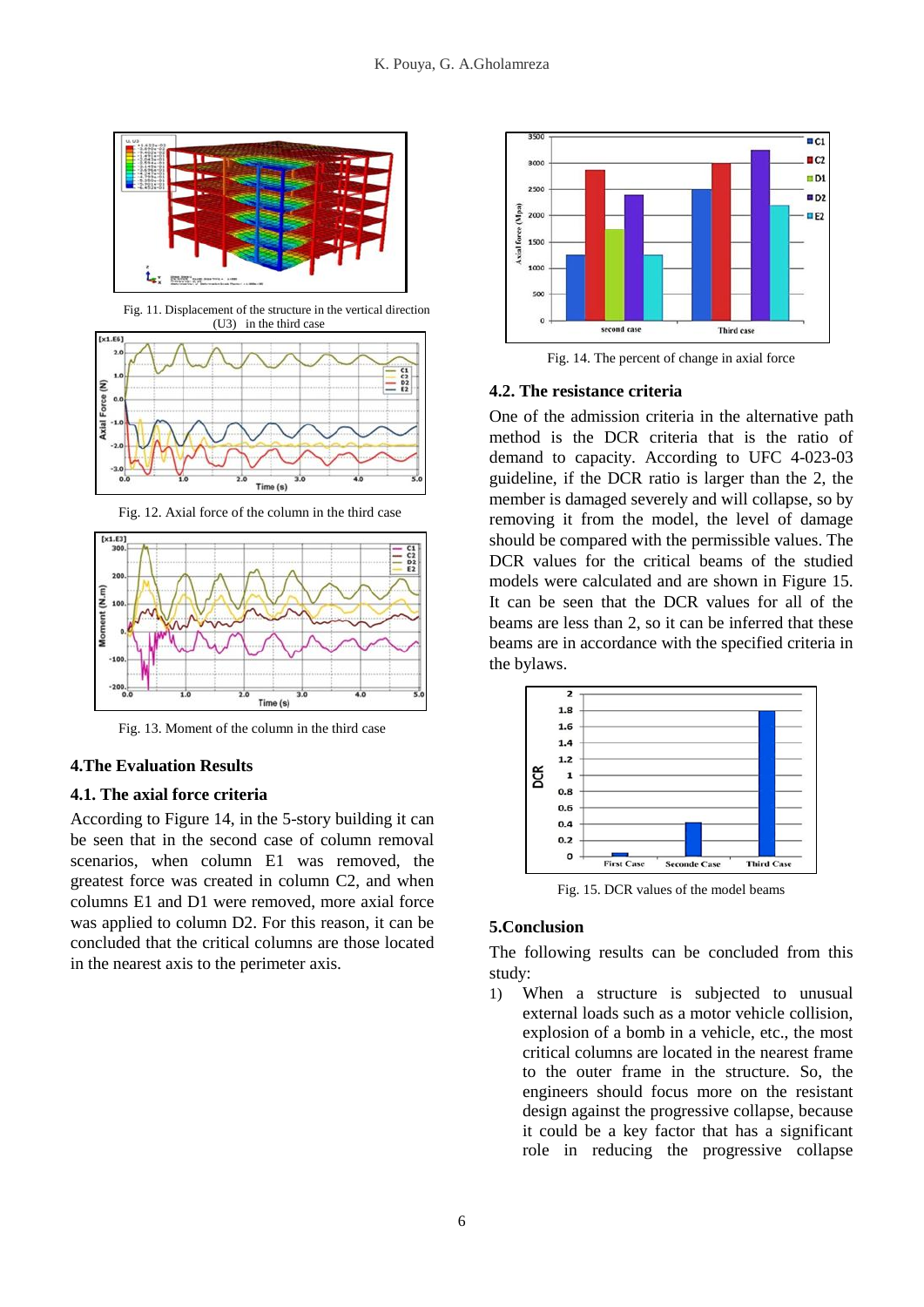potential. In progressive collapse evaluation, when external columns are removed and the structure is damaged, the near columns to the external frame are critical

2) After removing the columns in different modes, they would split the loads to the adjacent members; hence, these members must have sufficient ability to withstand the additional forces. Therefore, the distribution of the forces in these members, before and after the column removal can be seen by monitoring the axial force values for adjacent members of the removed column. Because all of the members are designed to withstand the earthquake loads and non-interference of related loads (i.e., earthquake ground motion) with progressive collapse, even with the removal of the main load bearing members, other columns still have enough capacity to carry the existing loads.

## **References**

- ASCE/SEI 7-05. Minimum design for buildings and other structures. Reston (Virginia): American Society of Civil Engineers; 2010.  $[1]$
- Bezant ZP, Verdure M., "Mechanics of progressive collapse: learning from World Trade Center and building demolitions", Journal of Engineering [Mechanics;](http://www.google.com/url?sa=t&rct=j&q=&esrc=s&source=web&cd=2&cad=rja&ved=0CC8QFjAB&url=http%3A%2F%2Fascelibrary.org%2Ftoc%2Fjenmdt%2F139%2F6&ei=0dUWU5SHFsOOrQf39YDQCg&usg=AFQjCNHFACppPSH-G8j5_yZckQ624GoUvg&sig2=IKn33ELD0wzvU3_jhPUetA) 2007, 133(3): 308–19. [2]
- Burnet. E. "The Avoidance of progressive collapse: Regulatory Approaches to The Problem", National Bureau of Standards, Washington 1975. [3]
- Office of the Deputy Prime Minister. The building regulations 2000, Part A, Schedule1: A3, Disproportionate collapse. London (UK); 2004. [4]
- British Standards Institution. BS 5950: Structural use of steelwork in buildings, Part 1: Code of practice for design — rolled and welded sections, London (UK); 2000. [5]
- Unified Facilities Criteria (UFC)-DoD. Design of Buildings to Resist Progressive Collapse, Department of Defense; 2005. [6]
- GSA. Progressive collapse analysis and design guidelines for new federal office buildings and major modernization projects. The U.S. General Services Administration; 2003. [7]
- Federal Emergency Management Agency (FEMA). FEMA 403, World Trade Center Building Performance Study: Data Collection, Preliminary Observations, and Recommendations. Washington, DC, USA; 2002. [8]
- National Institute of Science and Technology (NIST). Final Report on the Collapse of the World Trade Center Towers. NCSTAR 1, Federal Building and Fire 318 Safety Investigation of the World Trade Center Disaster. Gaithersburg, MD, USA: US [9]

Department of Commerce; 2005.

- FEMA 274. NEHRP Commentary on the guidelines for the seismic rehabilitation of buildings. Washington DC: Federal Emergency Management Agency; 1997. [10]
- Kaewkulchai Griengsak, Williamson Eric B. Beam element formulation and solution procedure for dynamic progressive collapse analysis. Computers and Structures; 2004; 82(7–8):639–51.  $[11]$
- Powell GP. 'Progressive Collapse: Case studies Using Nonlinear Analysis', Proceedings of the 2005 Structures Congress and the 2005 Forensic Engineering Symposium; New York, USA; 2005. 20–24. [12]
- Khandelwal Kapil, El-TawilSherif, SadekFahim. Progressive collapse analysis of seismically designed steel braced frames. Journal of Constructional Steel Research 2009; 5(3): 699–708.  $[13]$
- Kim Jinkoo, Kim Taewan. Assessment of progressive collapse-resisting capacity of steel moment frames. Journal of Constructional Steel Research; 2009; 65(1): 169–79.  $[14]$
- Tsai Meng-Hao, Lin Bing-Hui. Investigation of progressive collapse resistance and inelastic response for an earthquake-resistant RC building subjected to column failure. Engineering Structures; 2008, 30(12): 3619–28.  $[15]$
- Liu JL. Preventing progressive collapse through strengthening beam-to-column connection, Part 1: theoretical analysis. Journal of Constructional Steel Research, 2010; 66(2): 229–37.  $[16]$
- Yanchao Shi, Zhong-Xian Li, Hong Hao. A new method for progressive collapse analysis of RC frames under blast loading. Engineering Structures, 2010; 32(6): 1691–703.  $[17]$
- Talaat Mohamed, Mosalam Khalid M. Modeling progressive collapse in reinforced concrete buildings using direct element removal. Earthquake Engineering and Structural Dynamics, 2009; 38(5): 609–34. [18]
- ABAQUS theory manual. Pawtucket, R.I: Hibbitt, Karlsson and Sorensen, Inc.; 2010. Version 6.10. [19]
- Feng Fu. Progressive collapse analysis of high-rise building with 3-D finite element modeling method. Journal of Constructional Steel Research, 2009; 65(6): 1269–78. [20]
- Feng Fu. Response of a multi-story steel composite building with concentric bracing under consecutive column removal scenarios. Journal of Constructional Steel Research, 2012; 70: 115-126. [21]
- Iranian National Building Code, Chapter 10, Design and Construction of Steel Structures. Ministry of Roads and Urban Development, Department of National Building Regulations Affairs, 2008. [22]